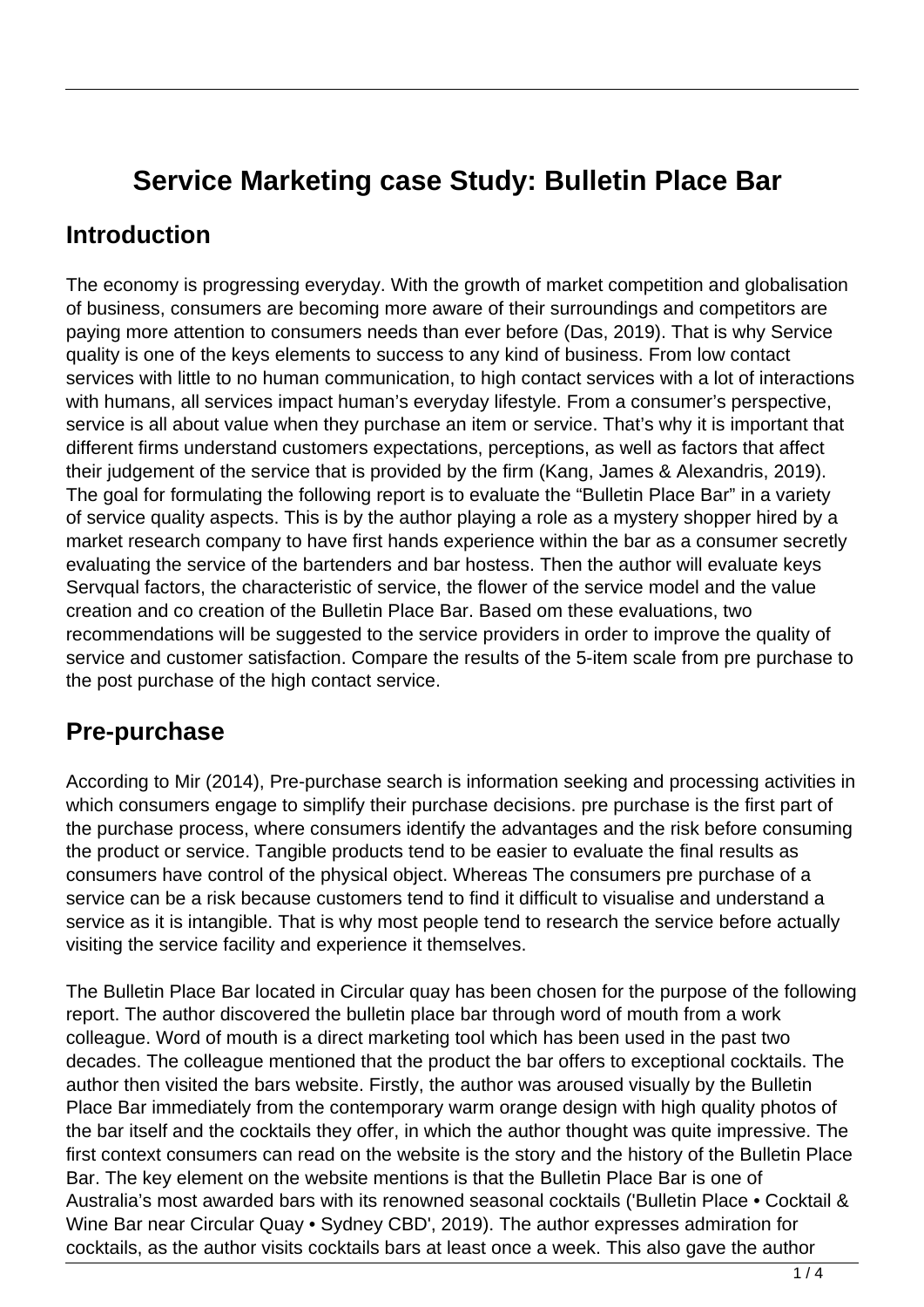some guarantee that the quality of the product will meet expectations.

The Bulletin Place Bar location is very central to many public transportations, hotels, businesses and tourist hotspots such as Circular Quay and Wynyard. Location is convenient large market segments like leisure and business consumers.

All of these factors impacted the authors desire to visit the Bulletin Place Bar as a consumer.

The author had little doubts based on the websites youthful and contemporary design & logo, images of drinks as well as the artistic atmosphere, story and history of the bar's humble beginnings, the central location, and the bars awards for crafting exceptional cocktails.

The only doubt the author had about the bar was that the bar was going to be too exquisite or extravagant for the authors liking, because of how famous and award winning the bar as and that the bar attendants would only focus on producing the product and less on the service quality.

The Servqual is a complex instrument which gives businesses the ability to assess its level of service quality on the basis on their individual consumers through examining their expectations. (Cengiz & Fidan, 2017). Servqual is divided in five different dimensions; Tangible, Reliability, Responsiveness, Assurance, and Empathy (Parasiraman, Zaithaml & Berry,1998).

## **Tangibles**

All of the physical factors in the Bulletin place bar. Such as the furniture, equipment, interior design, service provider's approach, and uniform of the service provider (Nagavi, 2014)

In general, all factors reached the same expectations during the authors pre purchase. Every single member of the team noticed my presence and immediately greeted me with a smile. Nonverbal cues for instance smiling this is important. The interior design had a casual ambience in which the author was not expecting, with the candle lit lighting and the warm and intimate setting itself was quite pleasing. The service provider's uniform was casual and suited the design and the philosophy of the bar. In general, The author felt a personal connection with the vibe of the bar and dining experience on a tangibility point of view reached all expectations.

## **Reliability**

Reliability is the ability for service providers to supply satisfactory service as well as being consistent with the initial quality assurance (Elkhouly & Eldayem, 2018). According to the servqual model, the reliability of the service provider has reached the authors expectations, reaching up to 4-5 points. Based on the authors experience, employees did what they delivered (creating alcoholic beverages) whilst reaching their standard of the product. Service providers were reliable in assuring the author was taken care, and the author did not have any complaint, however the author was searching for a certain variety of alcoholic spirit and the service provider created a personalised cocktail for the author.

The result of the service has shown that staff is dependable, deliver promised service and the employees are proactive and able to be accountable and handle guest complaints accordingly.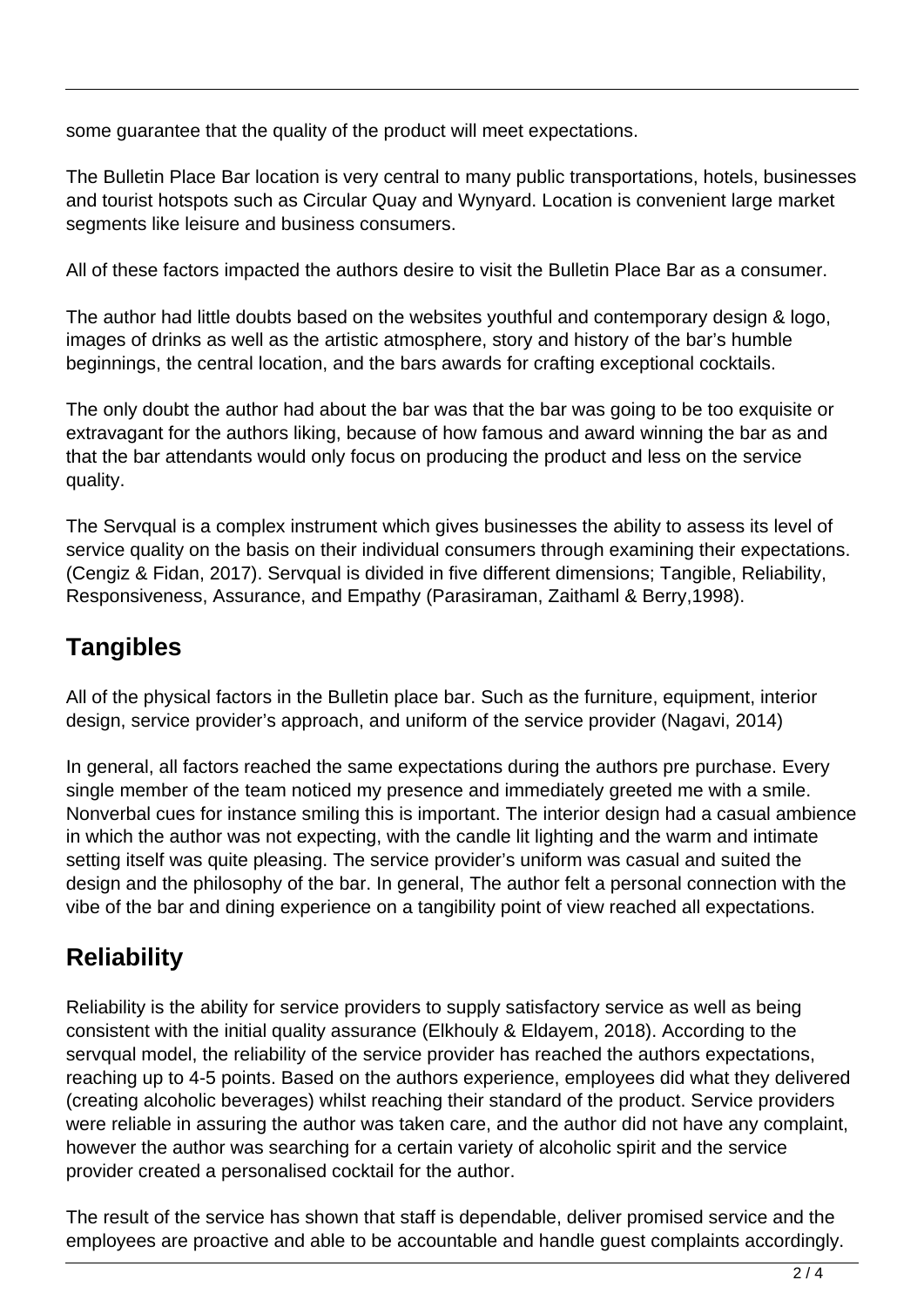### **Responsiveness**

The third factor of perceived service quality to be discussed is responsiveness, which may have a significant impact on customer service quality perceptions (Charters and O'Neill, 2001). Responsiveness refers to a service employee's willingness to help customers and provide prompt services, not only with regard to speed but also to the nature of the response (Haverila, Haverila & Arora, 2019).

The quality of reacting quickly and positively. The hostess immediately greeted the guest with a smile and asked for the authors name before the author entered the Bulletin Place Bar. Since the bar was not busy, the hostess immediately took the author to her seat along with presenting the menu and giving a brief introduction to the bar and their staff members. The hostess was pleased to assist each guest with any requests. The service provider was exceptionally responsive and proactive to guests needs.

### **Assurance**

Assurance is when service providers have the knowledge and courtesy of employees and their ability to inspire trust and confidence (Rimadhan, Tintasari, & Mardiyantoro, 2019). The bartenders and service providers were only able to inform the author very little of the content of the bar's menu. The reason is because the bartenders 5 new cocktails as part of the bars daily cocktail menu. Bartenders may not be trained before shift in regard to what new cocktails are being made on the day. However, the bartenders were knowledgeable how to make basic beers, wines, spirit drinks. Bartender and hostess also gave suggestions on what drinks to order depending on the guest's preferences.

### **Empathy**

Empathy describes the comprehension and being seriousness towards the needs of each customer; reliability is heavily related with the capability to provide the committed services in a perfect manner; and responsiveness indicates the bank employees' compliance to assist customers, and render timely services (Ahmed, 2017). One on one connection making the author feel special. Offering water ensuring the guest is hydrated. Communication was clear and hostess seemed to genuinely care about guest needs and concerns. However, the hostess seemed to forget about the guest by the end of service. Service was engaging only from the start and not until the end of service. at some moments, service provider failed to show attention to the guest as by the end of the night it started to get busy.

#### **Recommendations for Improvement**

Perceived value and trust are two of the most important factors which full mediate the relationship the quality of service dimensions and customer satisfaction (Ahmed, Vveinhardt, Streimikiene, and Ashraf,2017) From the authors point of view, the value and trust were present. However, not through the whole drinking experience. The author only noticed the high quality of service only from the start of the experience and unfortunately did not succeed the authors expectations by the end of the experiment. By the end of the experiment the hostess and service providers lacked empathy and assurance to the author. The last two dimensions